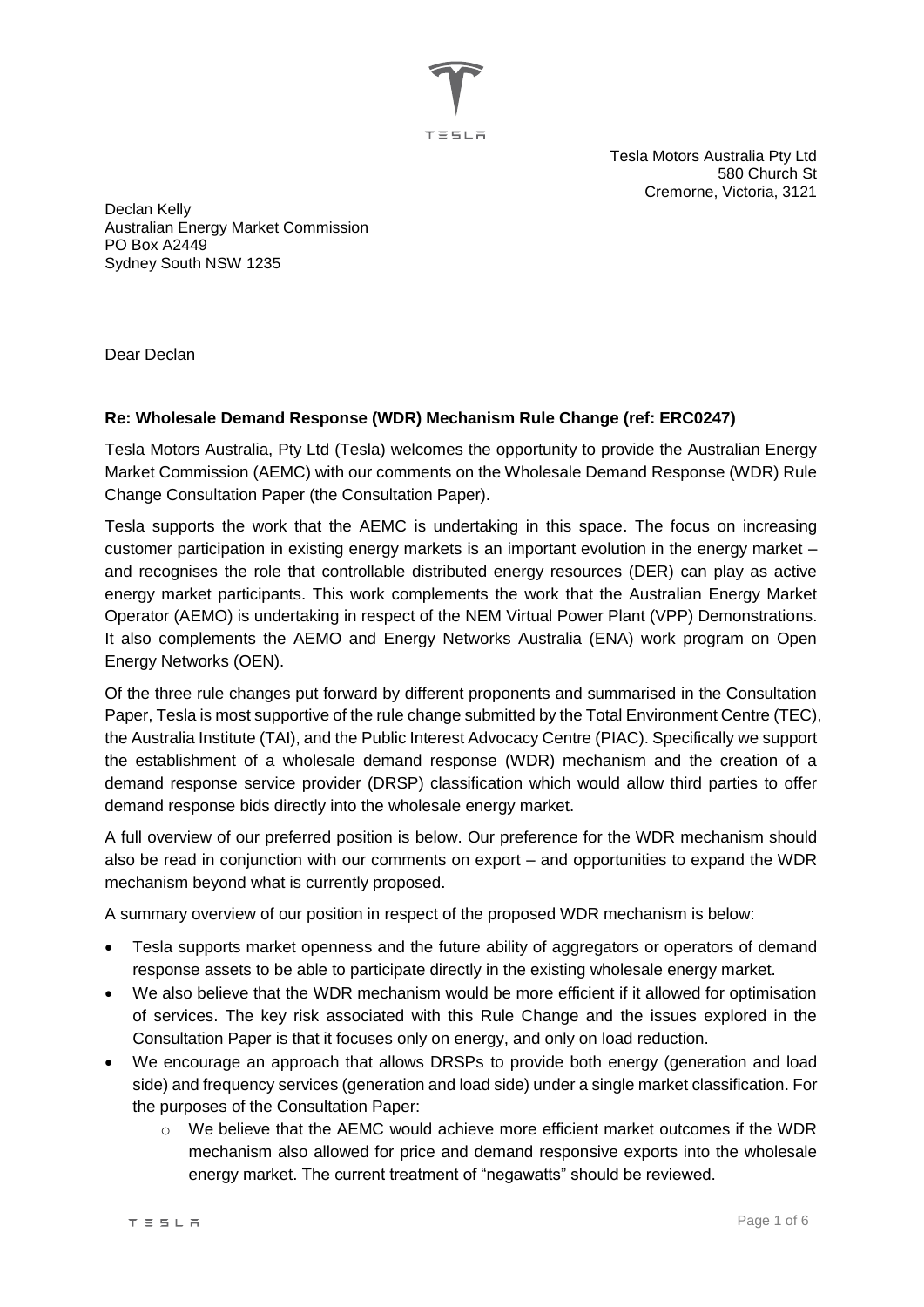- $\circ$  This Rule Change should consider co-optimisation and all lessons from the AEMO VPP Demonstrations work program, so DRSPs are able to provide FCAS as well as energy.
- Tesla does not believe a new demand response market needs to be set up. As much as is practicable, aggregators of demand response should comply with the existing national electricity rules (NER) in respect of bidding and dispatch arrangements. Creating a separate market specifically for demand response may result in higher costs for consumers. Allowing for increased competition in the market will improve the ability of least cost assets to participate in the markets and reduce costs.
- There is more work to be done in respect of treating aggregated assets as a scheduled load. AEMC should first look to trial how assets are aggregated for dispatch, the level of data that is provided, and then consider the need to treat participants as scheduled loads.

#### **Preferred approach**

Of the three rule changes received by the AEMC in respect of better integration of demand response into the wholesale energy market, Tesla's preferred approach is the WDR mechanism proposed by TAI, TEC and PIAC.

We believe this approach is most likely to increase competition in the markets and provide new commercial opportunities for end-use consumers. We note the point made by the AEMC in the Consultation Paper regarding the mismatch between the way most retailers purchase electricity and how they recover costs from consumers, and the impact that this has on the ability of a small customer to reduce their consumption in response to price signals. This proposed Rule Change seems best placed to address this issue.

#### **Response to AEMC Consultation Questions**

# **Question 2: Nature of the issue raised and competition for demand response under existing arrangements?**

Historically, as noted by the AEMC in this Consultation Paper and the previous Reliability Frameworks Review, a number of customer demand response programs have been based on dispatch of instruction to customers to manually change their energy consumption patterns and receive compensation on this basis.

This approach does not take into account the evolving distributed energy resource (DER) technology space that allows for remote and instantaneous charge and discharge of customers assets, without the consumer needing to manually switch off loads. For example, a retailer, or a third party operator of DER including residential battery energy storage system (BESS) assets could remotely discharge an individual BESS asset in respond to a market price signal. This would reduce the customers draw from the grid providing effective demand response.

The WDR mechanism proposed by TAI, TEC and PIAC would likely result in the most effective measure of increased competition for demand response services, and drive continued technological development in this space, and reduce the need for reliance on manual signals to reduce behind the meter demand. This could be managed through both third party aggregators and retailers under this model.

The unbundling of the customer financially responsible market participant (FRMP) and frequency control ancillary services (FCAS) through the introduction of a market ancillary services provider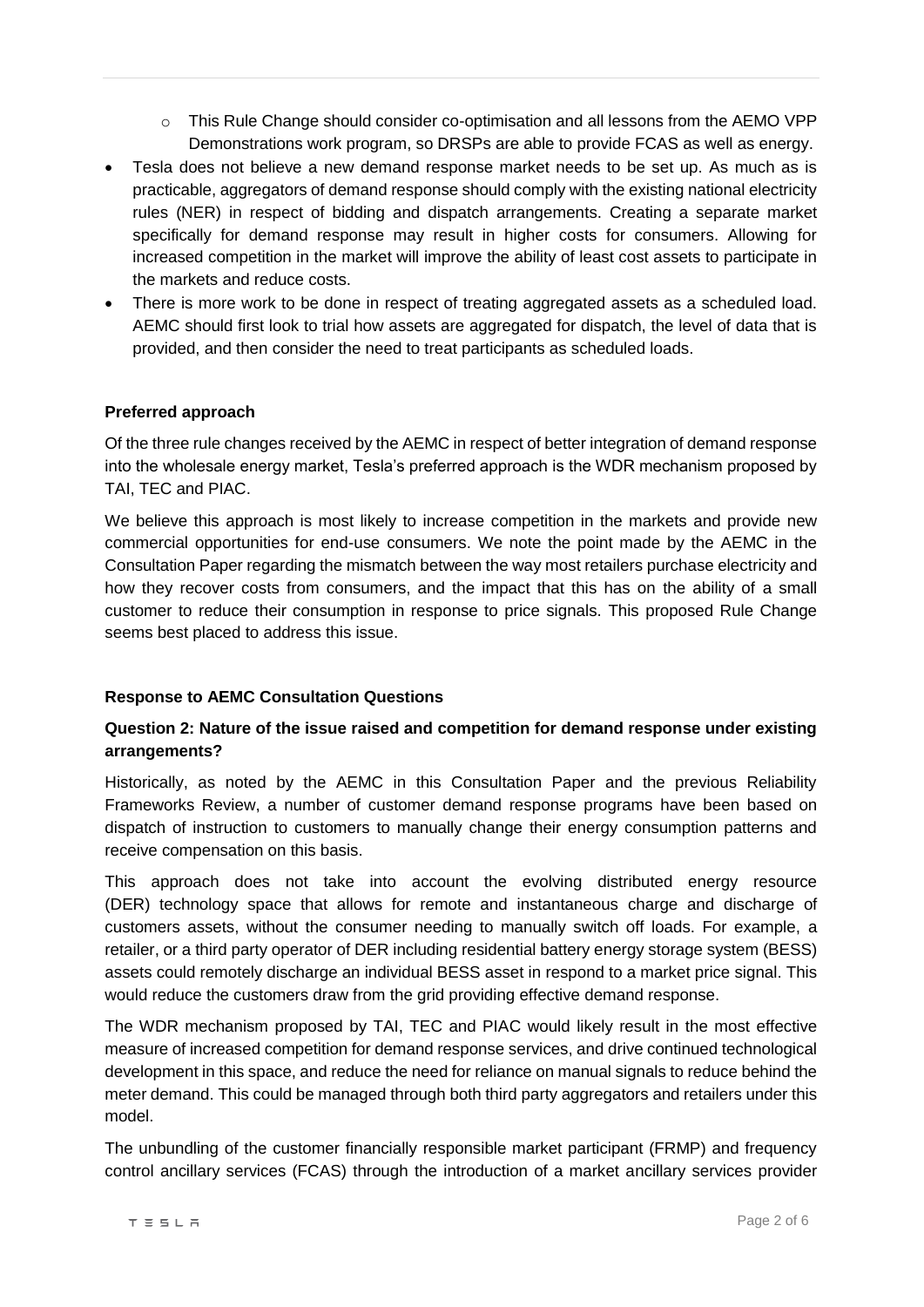(MASP) classification provides precedent for multi-party trading relationships behind a customer meter.

In respect of the South Australian Government suggestion of creating a separate transitionary wholesale demand response market, Tesla believes this may not create the market outcomes that the Rule Change process is looking to achieve. The focus of this Rule Change is on increasing competition in the existing markets and better allowing customers to directly respond to market price signals. Creating a demand response market only, will not provide AEMO with an accurate representation of how assets will participate in the existing wholesale energy market. In addition it may result in additional costs being passed through to consumers, rather than increased competition and cost reduction.

Rather than introducing a separate transitionary market, Tesla supports the work that is being undertaken by AEMO and the Australian Renewable Energy Agency (ARENA) in conducting initial out of market trials. While DRSPs should be required to meet the bid and dispatch requirements outlined in the NER, there are likely to be some areas that need recalibration to properly allow for market participation from WDR providers. A number of these areas are outlined below.

# **Question 3: Wholesale Demand Response currently in the NEM**

N/A

#### **Question 4: Approach for facilitating price responsive demand**

As noted in the Consultation Paper – Tesla is in the process of delivering the second phase of a South Australian Virtual Power Plant (VPP). The second phase will focus on the deployment of 1000 5kW solar systems and 5kW/13.5kWh Tesla Powerwalls on South Australian Housing Trust homes.

In the longer term enabling DER full market participation through VPPs and other similar approaches to aggregation will be the best option for facilitating full price responsiveness. VPPs are the subject of a separate AEMO trial process at the moment, it will be critical that market rule changes arising from this Consultation Paper is complementary to the broader DER/ VPP work program as they all consider different areas:

- The AEMO VPP trial which looks to address limitations for VPPs under the existing rules regarding participation in FCAS markets (such as limiting participation to load side only).
- This WDR Rule Change consultation and associated trials from ARENA and AEMO, looking at how multi party trading relationships might be introduced for wholesale energy market participation.
- The AEMO and ENA OEN considering the introduction of an appropriate DSO model to facilitate operating envelopes for VPP market participation.

There is no one solution, or individual piece of work that will result in improved demand side access to wholesale market participation. It is the combination of all three of these work streams that will result in a more holistic reform of the current energy markets and approach to customer access.

Importantly, all reform in the DER space should focus on the following core principles:

 **Co-optimisation –** the best market outcomes will be achieved where assets are fully cooptimised. Ideally DRSPs should be able to provide both energy (generation and load side) and frequency services (generation and load side).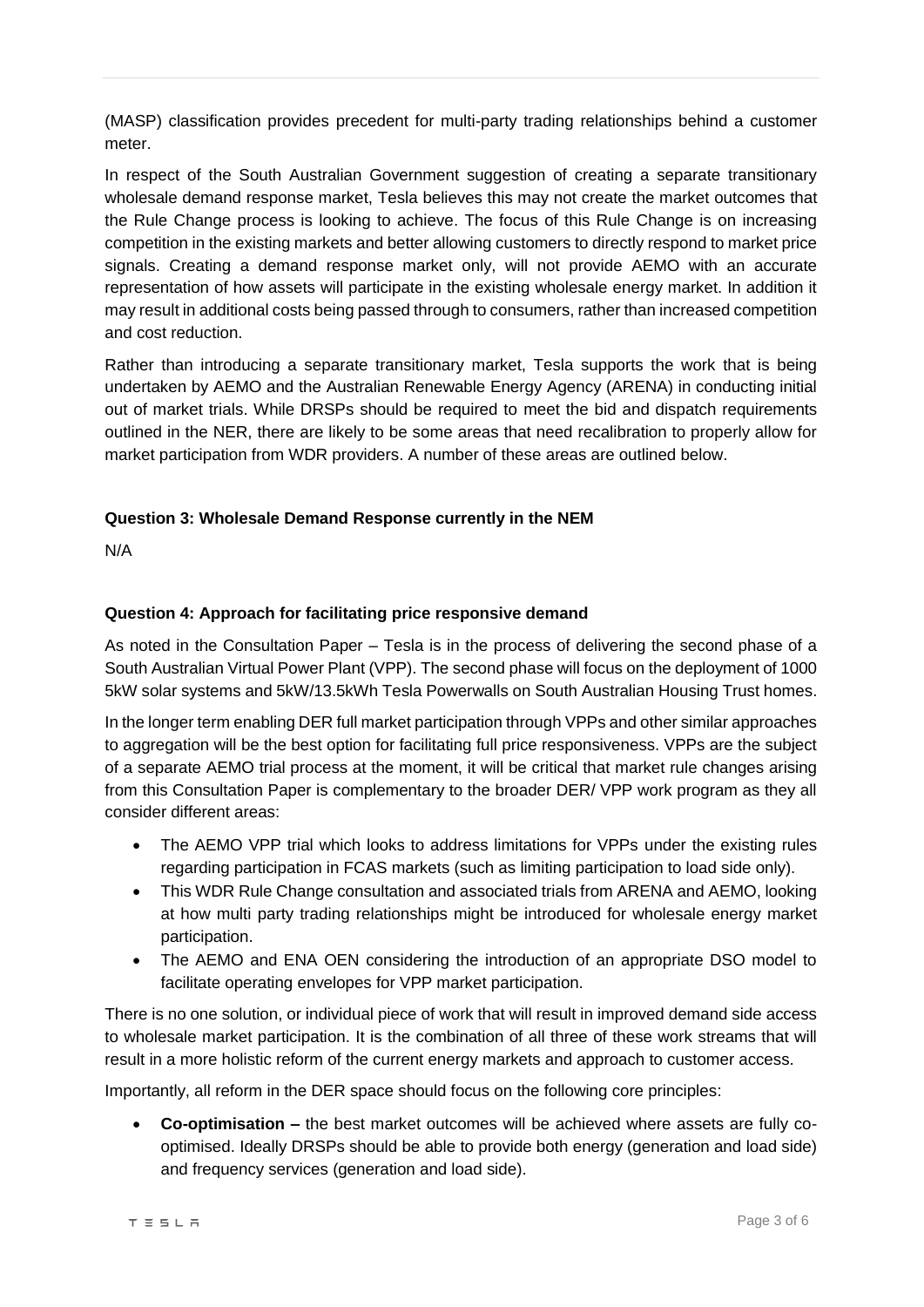- **Automation -** Focus on automation and minimal customer interference. The best way to enable demand side participation will be through third parties automating market access on behalf of aggregated customers without requiring customer behavioural change. This results in increased transparency, and certainty of bids, and better customer outcomes.
- Competition improving opportunity for retailers and third party aggregators to better use DER will create increased customer choice and improved market competition, and better use of least cost resources.

Tesla would like to see the results from all of the individual work streams underway, result in an energy market approach that is fully enabled for DER participation under a single market classification.

# **Question 5: Efficient consumption of electricity**

Agree with the AEMC assessment that the introduction of an effective demand response mechanism will increase competition and should lead to a least cost combination of resources that will offset higher cost generation – particularly peaking generation.

To fully achieve this aim, the WDR mechanism should, however, allow for export. In the longer term, Tesla also believes that the most efficient market outcomes will arise where co-optimisation is encouraged and assets are enabled to provide multiple services within a single dispatch period.

As noted above, we would also like to see all services able to be provided under a single market classification.

# **Question 6: Competition for wholesale demand response services**

N/A

# **Question 7: Demand Response participating as a scheduled load**

Tesla agrees with the need for transparency and visibility of assets – however automatically classifying DRSPs as Scheduled Loads may not be the best approach.

In the first instance we would encourage the AEMC to follow a similar approach to the AEMO VPP Demonstration program, where asset data is collected in aggregate at five minute intervals. This will provide full transparency without the additional administrative implications arising from being treated as a Scheduled Load.

There are a number of areas that require further consideration and explanation from the AEMC and AEMO in this space, as further consideration is given to the design of the WDR mechanism. Specifically:

 At what size would the aggregated asset base need to be scheduled? The Consultation Paper points to two rule change requests from 2015 that would require price responsive loads with maximum demand of more than 30MW, and non-intermittent non-scheduled generators with nameplate generation capacity 5 MW or greater. The Consultation Paper does not suggest a size at which scheduling will be required under this process. This needs clarification.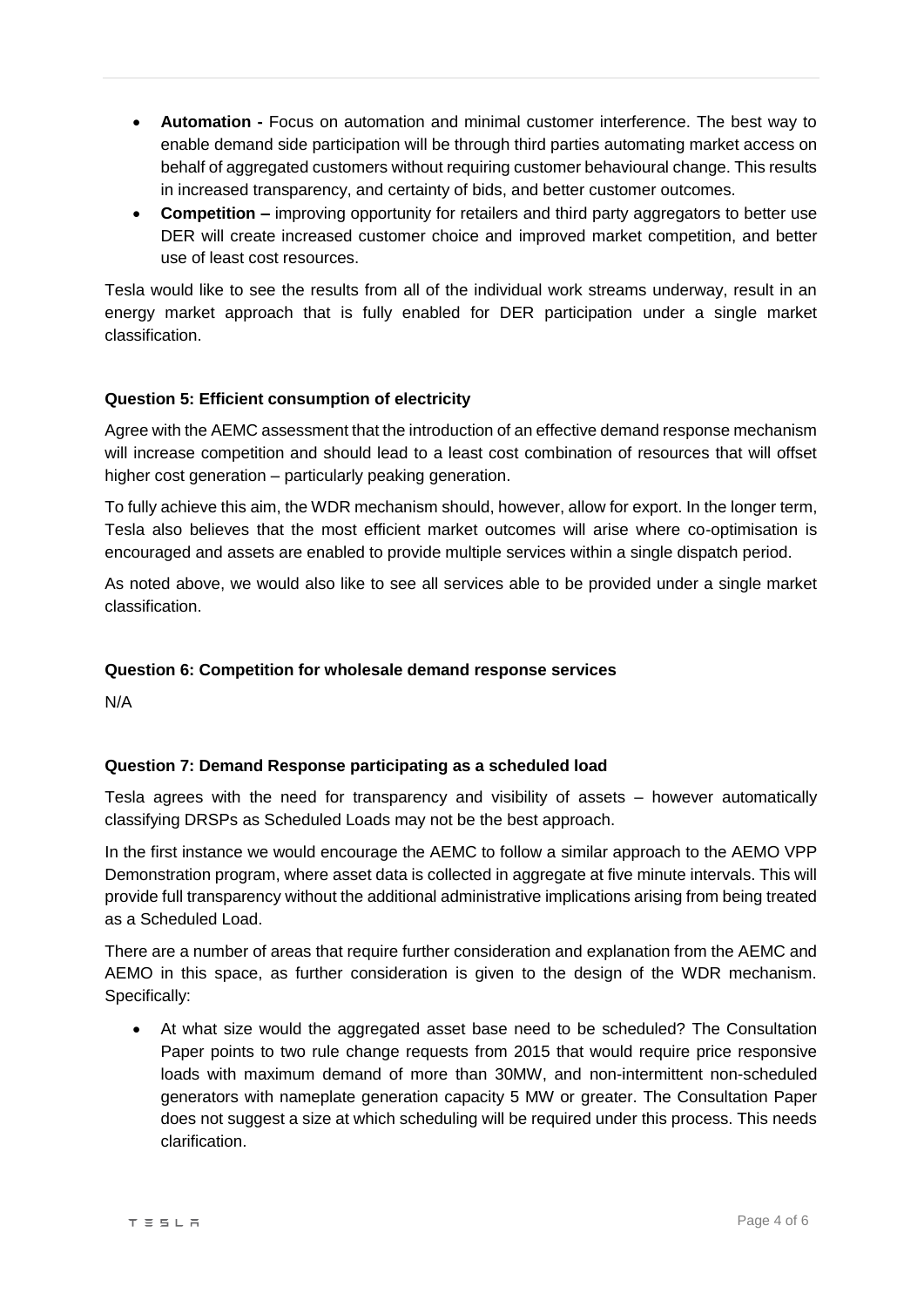- Where would demand response forming the bid be measured will the relevant performance requirements apply at an individual asset level? If so what are the metering requirements?
- Causer pays risks as above, the measurement of output forming the bid will also impact on causer pays liability. The ability of a market participant to absorb this risk will depend on a number of factors, including portfolio size and how the causer pays factor is applied.

When considering the treatment of aggregated demand response as a scheduled load, the Consultation Paper also touches on two other critical issues – the treatment of electricity exports and the use of baselines. These issues are considered in more detail below.

#### **Treatment of electricity exports**

As noted throughout this response, a major implication related to the treatment of aggregated assets as a scheduled load, is that it does not cover the export of excess generation into the market for a wholesale price.

The Consultation Paper notes the following "If demand response participates as a scheduled participant in the wholesale market, this should potentially occur as a load as opposed to a proxy generator submitting bids for 'negative load'. For the reasons noted above, we believe this approach is inefficient.

As an example, under this approach if the members of a participating household were on holiday, thus using only minimal electricity from the grid, but also had an existing solar and BESS assets, these assets would sit idle, rather than be used for export back to the grid in response to price and peak demand signals, at a marginal cost. This approach seems counter to the AEMC's aim of creating a combination of least cost resources, and does not create good market outcomes for either the customer or the DRSP.

While we support the work that the AEMC is undertaking in respect of considering the introduction of a WDR mechanism, it is important to note that the approach proposed does not recognise the full value that can be achieved from bi-directional resources.

In our previous response to the AEMC Reliability Frameworks Review, Tesla made the following comments in respect of the proposed demand response mechanism:

- The AEMC should, however, note the limitations associated with introducing a demand response mechanism. Any demand side mechanism introduced will limit the functionality of behind the meter assets to the load side.
- This is a particular issue in respect of behind the meter battery storage assets which are capable of providing both load and generation side services.
- This issue has recently arisen in respect of the current market ancillary service provider (MASP) mechanism which similarly limits frequency services from DER assets to the load side services; and which is subsequently being considered for expansion to generation side services through the AEMC Frequency Framework Review process. We would encourage AEMC to explore whether it is possible to create suggest a more comprehensive mechanism that also allows behind the meter storage assets to export excess energy not being used by to serve household load.

If this Rule Change process is looking to truly create efficient market outcomes it needs to allow for price responsive electricity exports as well as behind the meter load management.

In addition, as noted above, the AEMC should look to integrate the findings of the AEMO VPP trial to create a market classification that allows for full co-optimisation of assets in the energy and frequency markets.